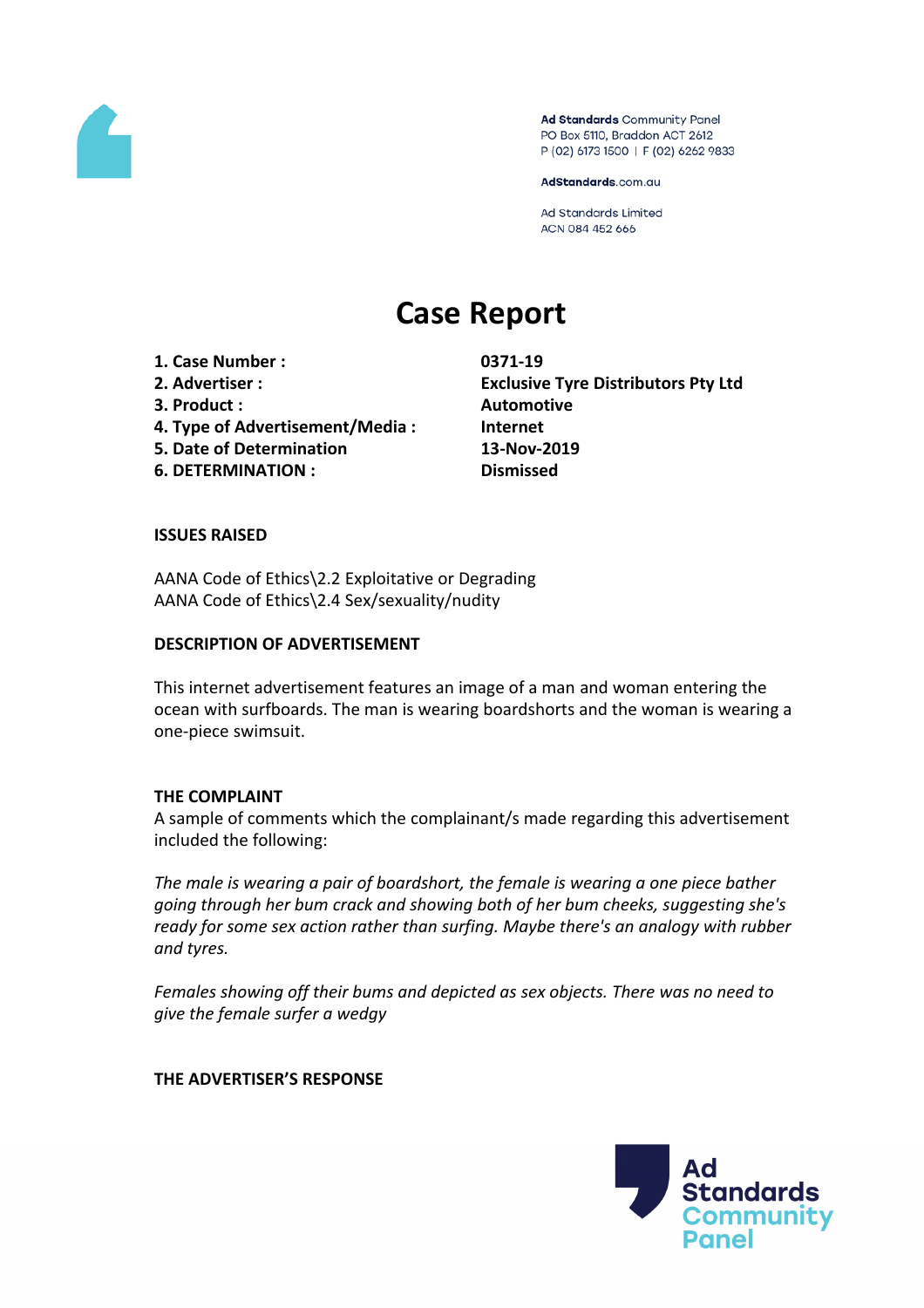

Comments which the advertiser made in response to the complainant/s regarding this advertisement include the following:

*We confirm as follows:*

*• The advertisement is not directed at children. It is directed at young adults who own 4WD or SUV vehicles.*

*• The advertisement does not advertise a product a product primarily directed to children. The product is primarily directed at young adults who own 4WD or SUV vehicles.*

*• The advertisement is not placed in programming that has a predominant child audience or is in a program directed to children.*

## *Code of Ethics Submissions*

*We have reviewed the Complaint and submit that the advertisement does not breach any section of Section 2 of the AANA Advertiser Code of Ethics. We make the following submissions in respect of the potential application of each section of Section 2 of the Code to the advertisement:*

*2.1 Advertising or Marketing Communication shall not portray people or depict material in a way which discriminates against or vilifies a person or section of the community on account of race, ethnicity, nationality, gender, age, sexual preference, religion, disability, mental illness or political belief.*

*The advertisement is aimed at young adults who own 4WD or SUV vehicles who drive to the beach to surf. It depicts a young couple in beach clothes running across the beach to surf. The advertisement does not portray people or depict material in a way which discriminates against or vilifies a person or section of the community on account of race, ethnicity, nationality, gender, age, sexual preference, religion, disability, mental illness or political belief.*

*2.2 Advertising or Marketing Communication shall not employ sexual appeal: (a) where images of Minors, or people who appear to be Minors, are used; or (b) in a manner which is exploitative or degrading of any individual or group of people.*

*The advertisement is aimed at young adults who own 4WD or SUV vehicles who drive to the beach to surf. It depicts a young couple in beach clothes running across the beach to surf. It is noted that the Complaint focuses in particular on the beach clothes worn by the female in the advertisement. Those beach clothes are owned by the female who is a professional surfer and which she wears going to the beach, as do many of her female compatriots as they are particularly popular with young female surfers. Those beach clothes are extensively advertised by surf clothing companies and far from being uncomfortable as the Complainant alleges, they are found by female surfers to be particularly comfortable – otherwise they would not buy them.*

*The advertisement does not depict images of minors, nor does it employ sex appeal in a manner which is exploitative or degrading of any individual or group of people.*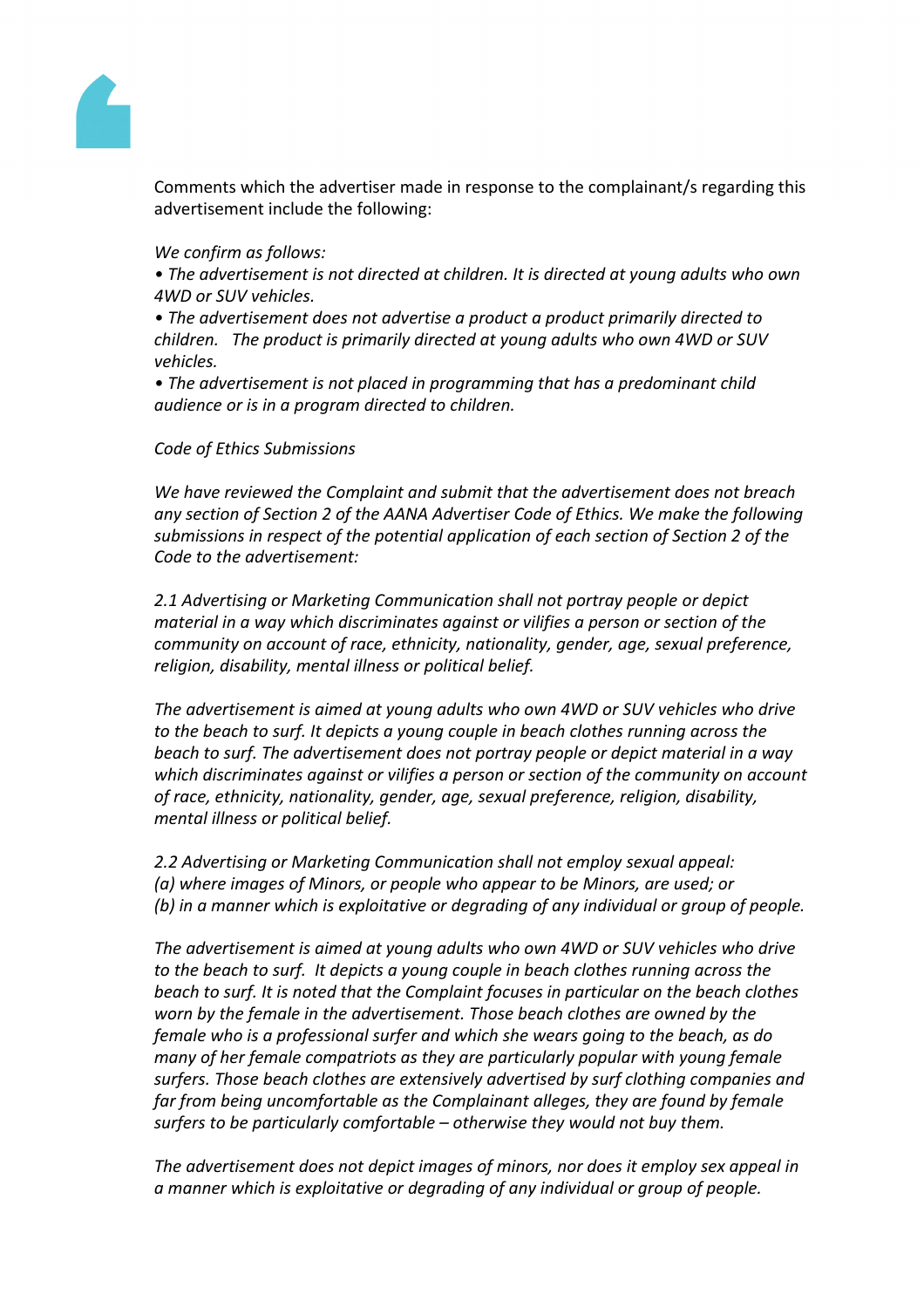

*2.3 Advertising or Marketing Communication shall not present or portray violence unless it is justifiable in the context of the product or service advertised.*

*The advertisement does not portray violence.*

*2.4 Advertising or Marketing Communication shall treat sex, sexuality and nudity with sensitivity to the relevant audience.*

*The advertisement does not depict sex or nudity, and to the extent that it may portray sexuality it is portrayed with sensitivity to the relevant audience – namely young adults who own 4WD and SUV vehicles.*

*2.5 Advertising or Marketing Communication shall only use language which is appropriate in the circumstances (including appropriate for the relevant audience and medium). Strong or obscene language shall be avoided.*

*No language is used in the advertisement, let alone strong or obscene language.*

*2.6 Advertising or Marketing Communication shall not depict material contrary to Prevailing Community Standards on health and safety.*

*The advertisement does not depict material contrary to prevailing community standard on health and safety. The advertisement depicts a young couple in beach clothes running across the beach to surf.*

*2.7 Advertising or Marketing Communication shall be clearly distinguishable as such to the relevant audience.*

*The advertisement is clearly distinguishable as such to the relevant audience - young adults who own 4WD or SUV vehicles.*

## **THE DETERMINATION**

The Ad Standards Community Panel (the Panel) considered whether this advertisement breaches Section 2 of the AANA Code of Ethics (the Code).

The Panel noted the complainant's concern that the advertisement:

- depicts the woman as a sex object
- depicts the woman in swimwear which exposes her buttocks

The Panel viewed the advertisement and noted the advertiser's response.

The Panel considered whether the advertisement was in breach of Section 2.2 of the Code. Section 2.2 of the Code states: "Advertising or marketing communications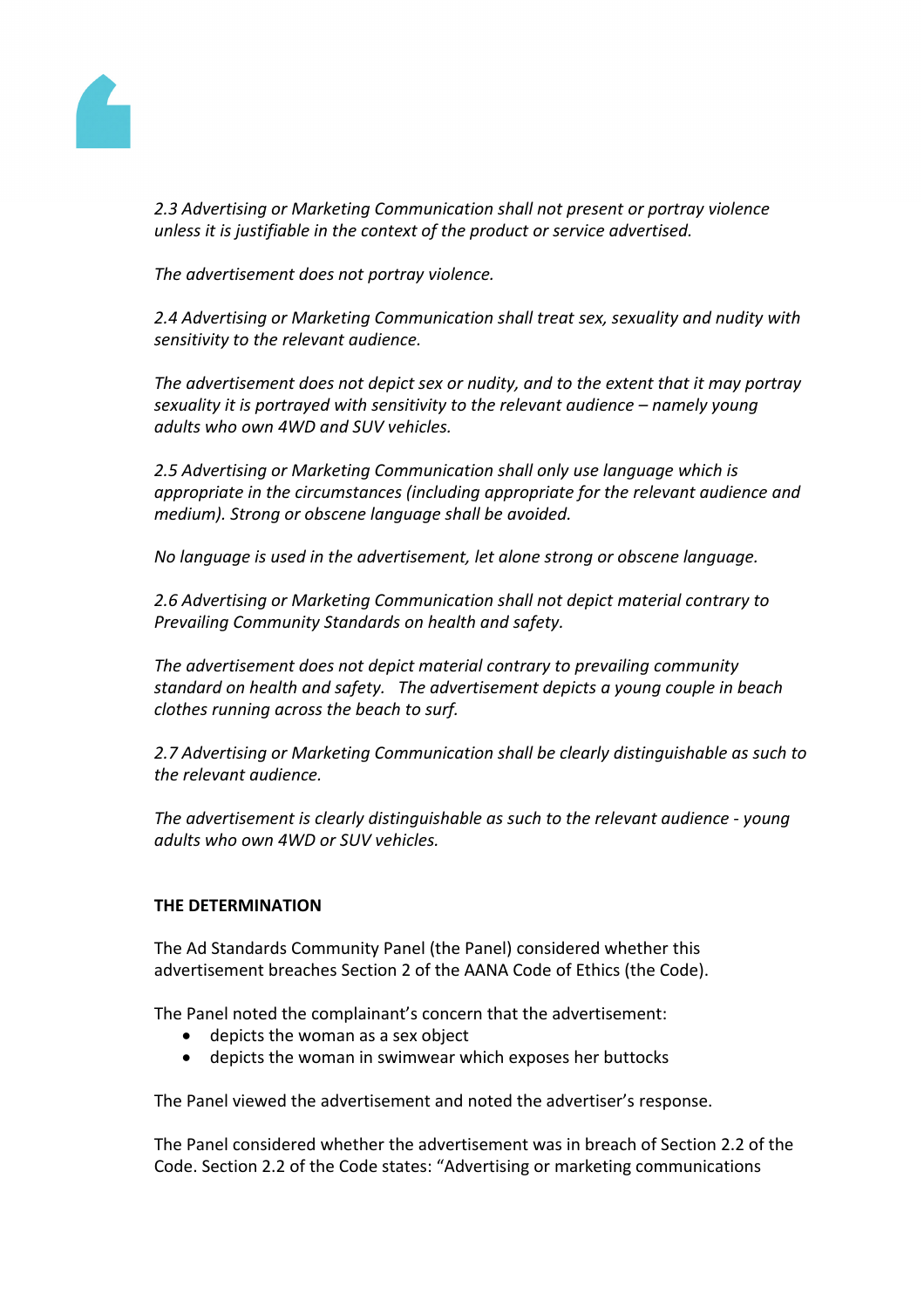

should not employ sexual appeal in a manner which is exploitative or degrading of any individual or group of people."

The Panel first considered whether the advertisement used sexual appeal.

The Panel considered that the advertisement depicts two people in swimwear which is appropriate for the beach location. The Panel considered that there is no focus on either the man or woman's body and there is nothing sexualised about their poses or actions. The Panel considered that the advertisement did not use sexual appeal.

Finding that the advertisement did not employ sexual appeal the Panel determined that the advertisement did not breach Section 2.2 of the Code.

The Panel considered whether the advertisement was in breach of Section 2.4 of the Code. Section 2.4 of the Code states: "Advertising or Marketing Communications shall treat sex, sexuality and nudity with sensitivity to the relevant audience".

The Panel considered whether the advertisement contained sex, sexuality or nudity.

The Panel considered whether the advertisement contained sex. The Panel noted the dictionary definition of sex most relevant to this section of the Code of Ethics is 'sexual intercourse; sexually stimulating or suggestive behaviour.' (Macquarie Dictionary 2006).

The Panel considered that the two people in the advertisement were shown walking into the water as though they are about to go surfing. The Panel considered that there was no suggestion of a relationship between the two people, and no depiction of sexually stimulating or suggestive behaviour. The Panel considered that the advertisement did not contain sex.

The Panel considered whether the advertisement depicted sexuality.

The Panel noted the definition of sexuality includes 'sexual character, the physical fact of being either male or female; the state or fact of being heterosexual, homosexual or bisexual; sexual preference or orientation; one's capacity to experience and express sexual desire; the recognition or emphasising of sexual matters.' The Panel noted that for the application of the term in the Code, the use of male or female actors in an advertisement is not of itself a depiction of sexuality.

The Panel considered that the man and woman were not posed in a sexualised way, and were not engaging in sexualised activity. The Panel considered there was no sexualised language in the advertisement or sexual suggestion. The Panel considered that the advertisement did not contain sexuality.

The Panel considered whether the advertisement contained nudity and noted that the dictionary definition of nudity includes 'something nude or naked', and that nude and naked are defined to be 'unclothed and includes something 'without clothing or